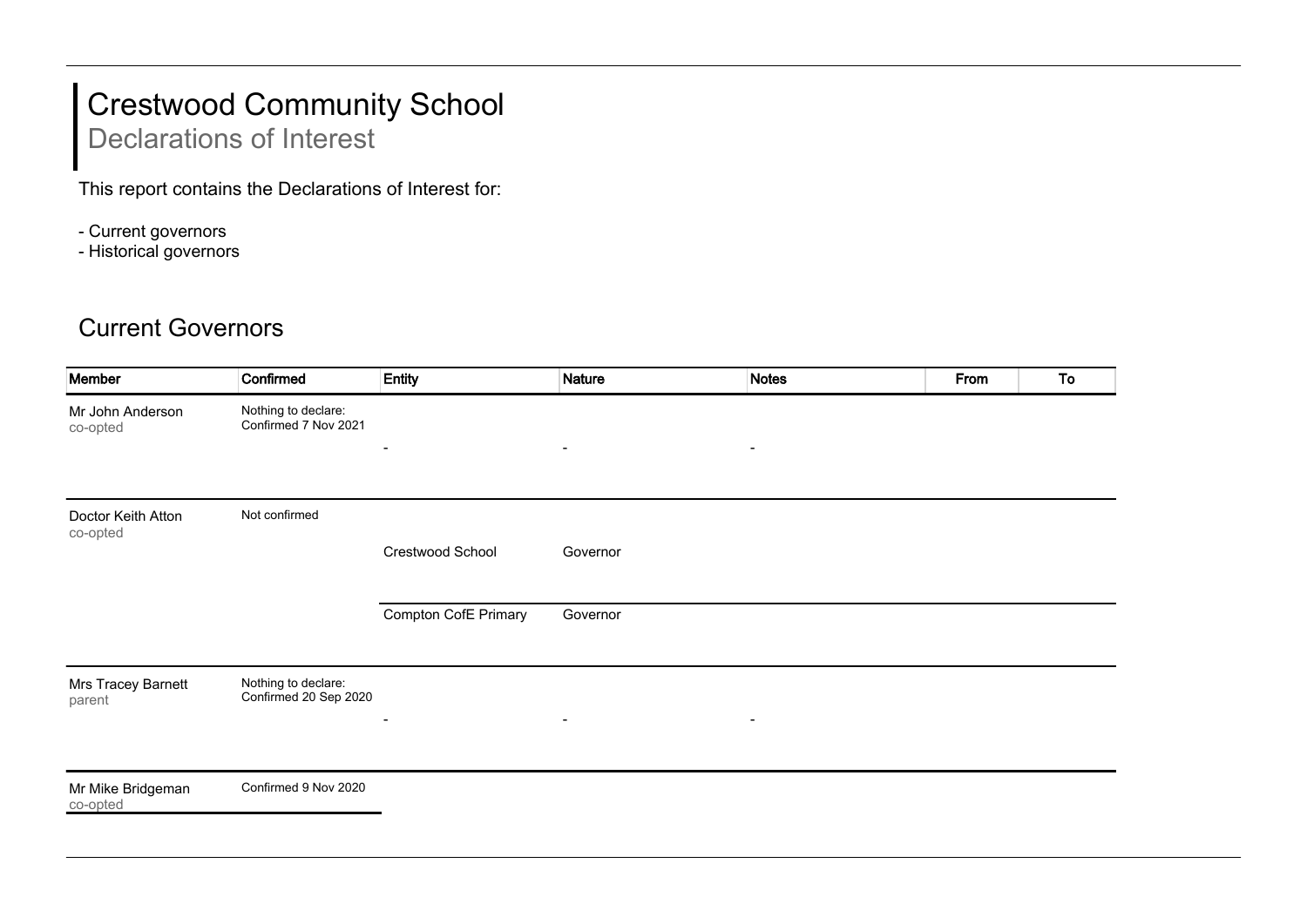| Mr Mike Bridgeman<br>co-opted       | Confirmed 9 Nov 2020                         | Hampshire County Council Senior Manager |                          |                                                                                 |           |  |
|-------------------------------------|----------------------------------------------|-----------------------------------------|--------------------------|---------------------------------------------------------------------------------|-----------|--|
| Mrs Elisa Campos-Millan<br>co-opted | Nothing to declare:<br>Confirmed 19 Sep 2021 |                                         |                          | $\overline{\phantom{a}}$                                                        |           |  |
| <b>Councillor Daniel Clarke</b>     | Confirmed 5 Nov 2020                         | The Costello School                     | Teacher                  |                                                                                 | 01 Sep 14 |  |
|                                     |                                              | Hampshire County Council Councillor     |                          |                                                                                 | 04 May 17 |  |
|                                     |                                              | Eastleigh Borough Council Councillor    |                          |                                                                                 | 06 May 10 |  |
| Mrs Krista Dawkins<br>headteacher   | Confirmed 1 Sep 2021                         | Crestwood Community<br>School           | Headteacher              |                                                                                 | 01 Sep 06 |  |
|                                     |                                              | Ofsted                                  | Inspector (contracted)   |                                                                                 | 01 Sep 13 |  |
| Steve Gibbs<br>head of school       | Not confirmed                                |                                         | $\blacksquare$           | $\blacksquare$                                                                  |           |  |
| Clare Hanson<br>authority           | Confirmed 12 Nov 2020                        | Crestwood School                        | Local Authority governor | No business interests,<br>governance roles in other<br>institutions or material |           |  |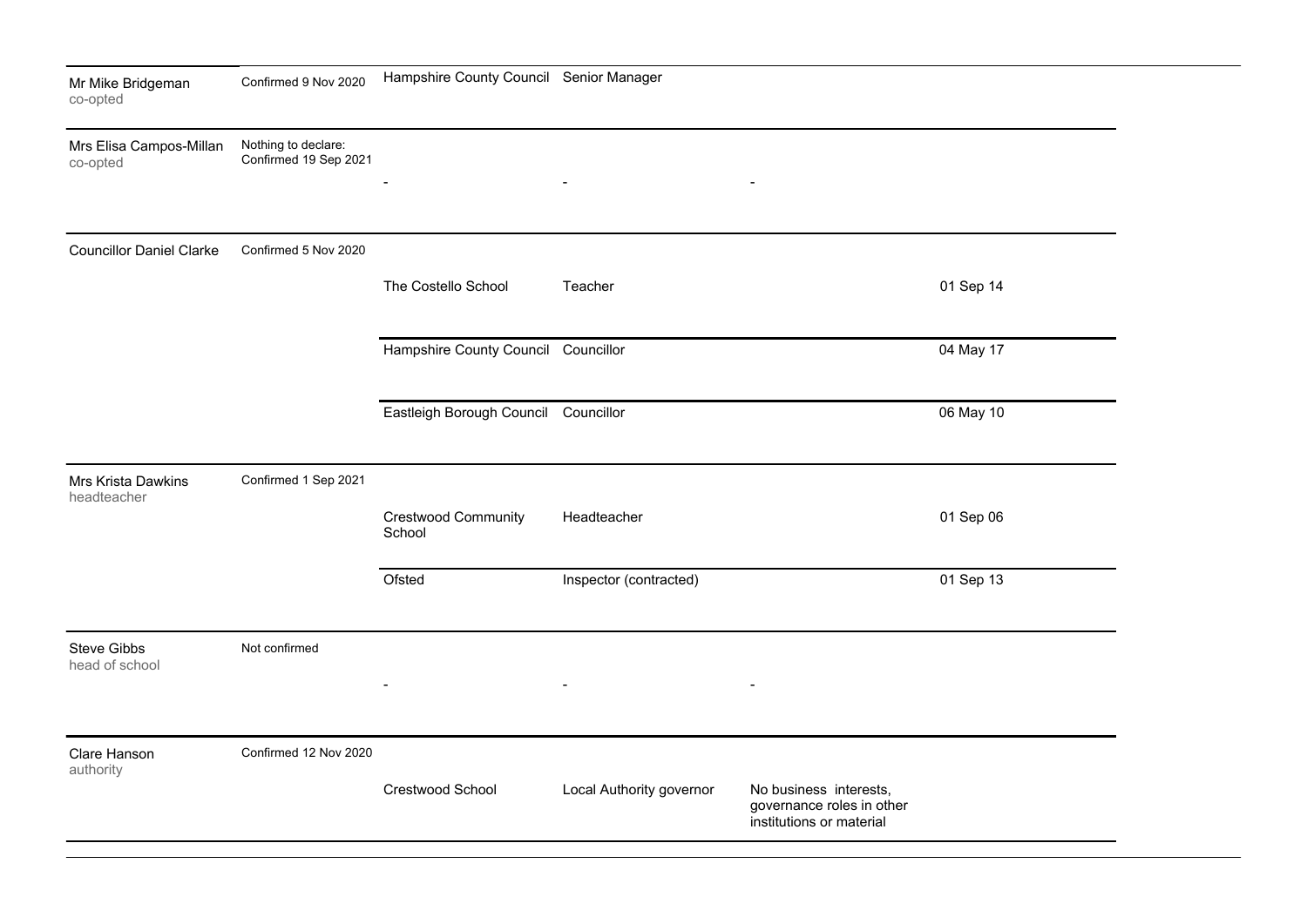| Ineke Henson<br>parent             | Not confirmed                                 | $\blacksquare$                    | $\blacksquare$           |                                                                          |           |  |
|------------------------------------|-----------------------------------------------|-----------------------------------|--------------------------|--------------------------------------------------------------------------|-----------|--|
|                                    |                                               |                                   |                          |                                                                          |           |  |
| Councillor Wayne Irish<br>co-opted | Confirmed 16 Sep 2021                         | Crestwood School                  | Governor                 |                                                                          | 01 Sep 80 |  |
|                                    |                                               | Hampshire CC                      | Member                   |                                                                          | 01 May 17 |  |
|                                    |                                               | Eastleigh BC                      | Member                   |                                                                          | 01 May 82 |  |
|                                    |                                               | Chandlers Ford P C                | Member                   |                                                                          | 01 May 18 |  |
|                                    |                                               | Cherbourg Primary School Governor |                          |                                                                          | 17 May 17 |  |
| Mr Richard Kelly<br>co-opted       | Nothing to declare:<br>Confirmed 15 Sep 2020  |                                   | $\blacksquare$           |                                                                          |           |  |
| Mr Tim Nash<br>head of school      | Nothing to declare:<br>Confirmed 22 Sep 2020  | $\blacksquare$                    | $\overline{\phantom{0}}$ |                                                                          |           |  |
| Mrs Jennifer Parker<br>co-opted    | Confirmed by Justine<br>Sayers on 22 Sep 2020 | Crestwood Community<br>School     | Family member            | Son employed as IT<br>Apprentice at Crestwood<br><b>Community School</b> | 05 Sep 20 |  |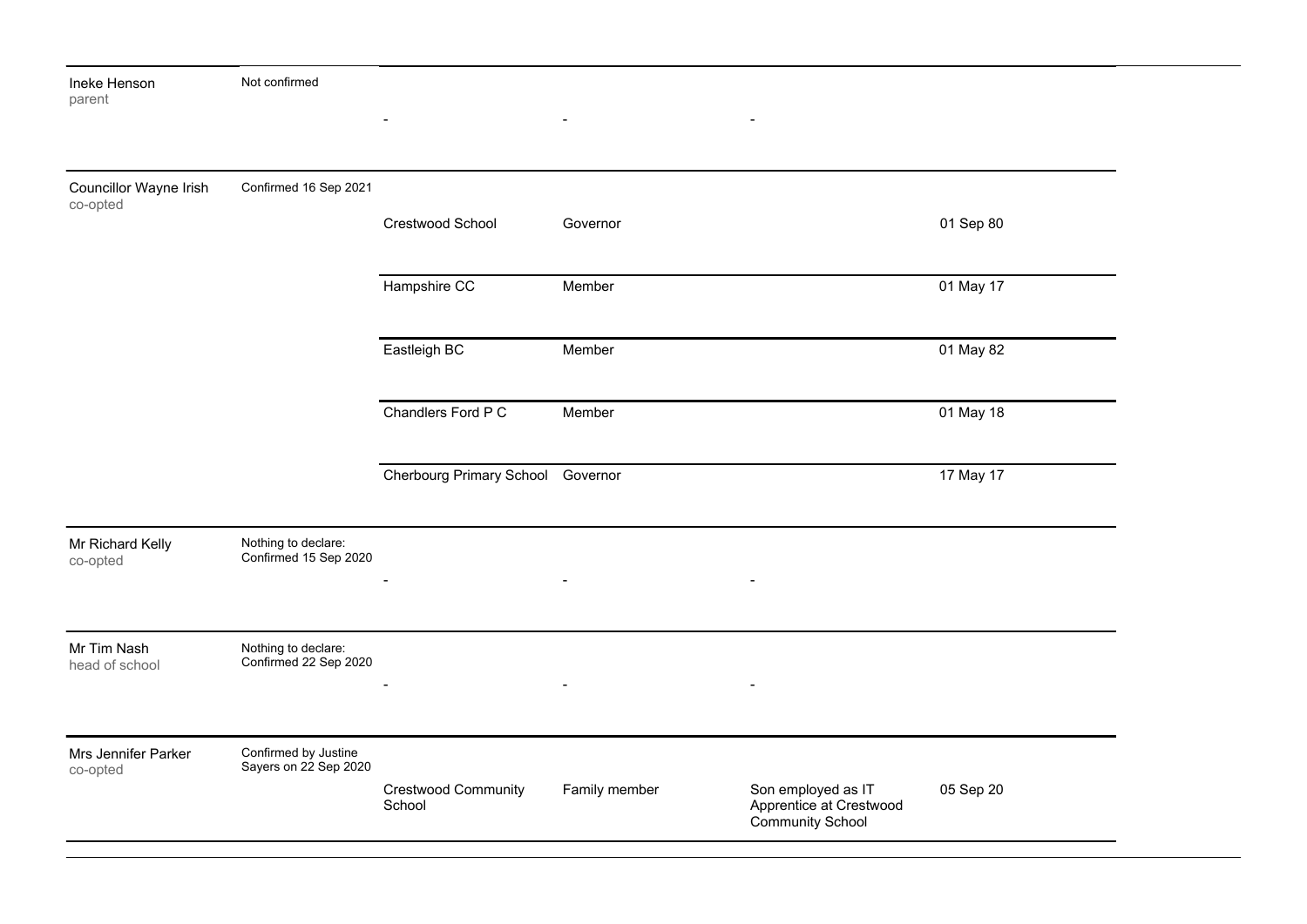| Mrs Justine Sayers<br>clerk      | Confirmed 5 Sep 2021                        |                                      |                          |                                      |           |
|----------------------------------|---------------------------------------------|--------------------------------------|--------------------------|--------------------------------------|-----------|
|                                  |                                             | <b>Crestwood Community</b><br>School | PA to Headteacher        | Hampshire County Council<br>employee | 10 Oct 10 |
|                                  |                                             | <b>Crestwood Community</b><br>School | Clerk to Governors       |                                      | 10 Oct 10 |
| Doctor Bruce Waymark<br>co-opted | Nothing to declare:<br>Confirmed 4 Sep 2020 | $\overline{\phantom{a}}$             | $\blacksquare$           | $\blacksquare$                       |           |
| Mrs Angela Wright<br>co-opted    | Nothing to declare:<br>Confirmed 5 Nov 2020 | $\blacksquare$                       | $\overline{\phantom{a}}$ | $\blacksquare$                       |           |